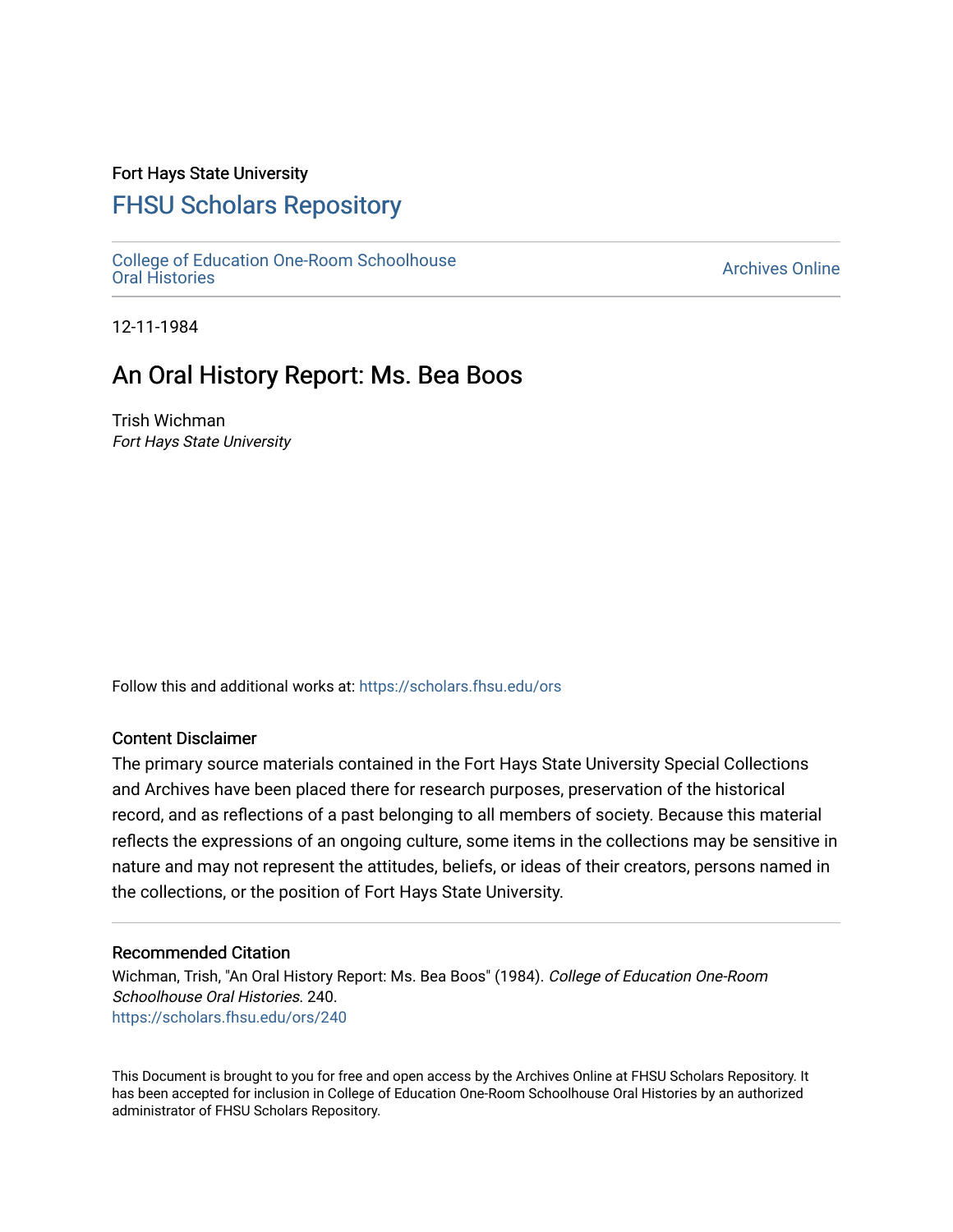フスイ

 $\sim 10^{11}$ 

## AN ORAL HISTORY REPORT

# MRS. BEA BOOS

 $\sim$ 

BY

TRISH WICHMAN

FORT HAYS STATE UNIVERSITY

DECEMBER 11, 1984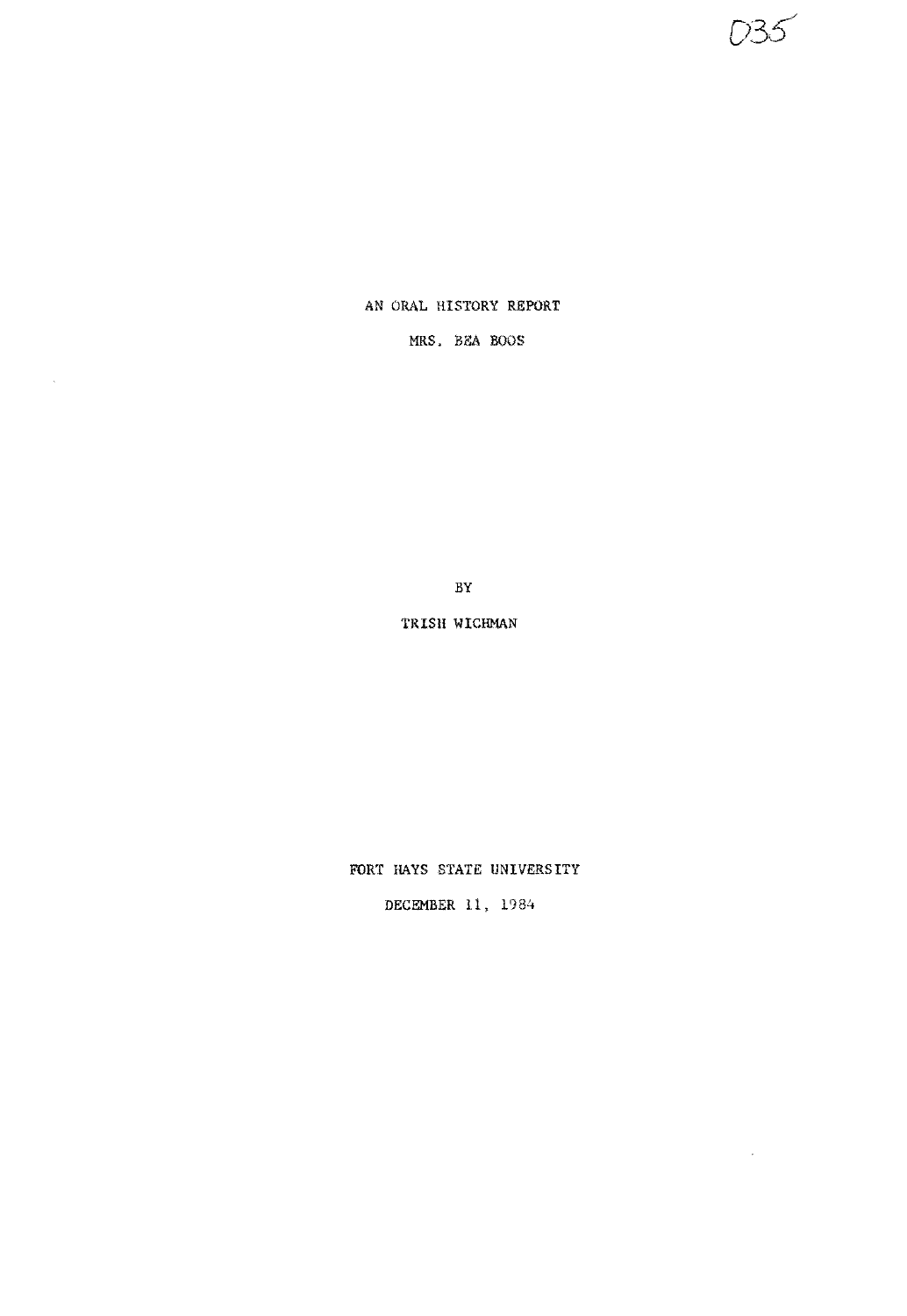#### AN ORAL HISTORY REPORT

Mrs. Bea Boos

I taught in Russell County, Barton County and Ellis County. My nama is Bea Boos. I live at 506 West 21st. And my telephone number is 625-2704. I am going to use one school that I taught in the year of 42 and 43. I was given \$90 a month.

One of the stipulations that I had was that I must take drinking water to th2 school. I had an old cream can that was about fifty pounds or one hundred pounds. The regular cream can that people used to have for their iream and I had to take the cream ian out of my car without any assistance to have the children drink out of.

When it got cold we would go out and find sunflower weeds for fuel to start the fire and then when it really got cold then we would have coal and I had to use the ax to break the big chunks of coal so we could have a pot belly stove warm.

There were oil wells that were south of the schoolhouse and people drove very nice cars at that period of time. There were no dictionaries in the room. There were no pencil sharpeners. And there were no encyclopedias. There were no books of enrichment of any type except what the children brought for their own use. But the American University Women had a program that the teachers in the district could go to the county superintendent and we sould borrow books for two weeks and then bring them back and exthange them again, so they knew our situation and it was through them that we were able to have enrichment and a little culture. These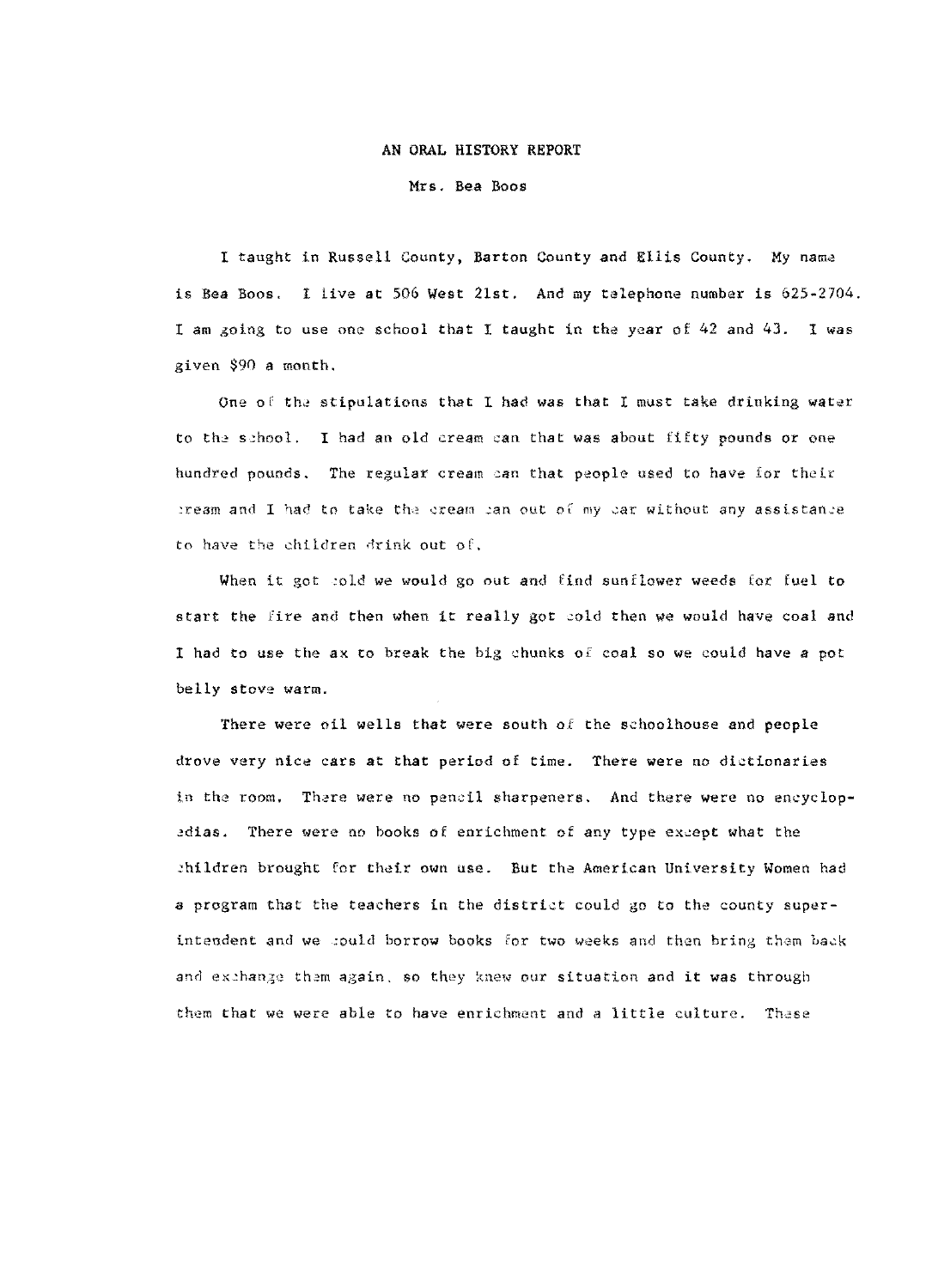people were culturally deprived people.

And one of my big surprises was when the war was in the background and it was coming and we could tell it, and one of the school board members ~ame up to me and said that his son was going to the Army and he had *a*  big jug of whiskey and he said to me "Drink up gal". He said ''My son is baving for the, Army" and, of course, I don't drink. We never had it in our home and he had the big jug and he was one of the school board members and I said "its early in the morning and I better not". And that's how <sup>I</sup> was able to get out of that one okay.

At recess they talked their German or Russian language and I didn't know what they were talking about. The children with their language. When we had classes they had to be in English because that's the only thing I knew and I did not understand what they were talking about.

## Question: Did they do that on purpose?

<sup>I</sup>don't think so. I think that they were very dear and sweet little children. Really. I think that they came to school to learn. I am not sure because they could have easily been talking about me because I was a strangeindividual.

#### Question: An outsider?

pail -- lard dinner pails for food and they usually had an apple in it. An outsider -- very much so. They came to school with their lard They also had many times syrup on bread -- homemade bread.

They gave me a wooden box that had chalk with sawdust in it. A box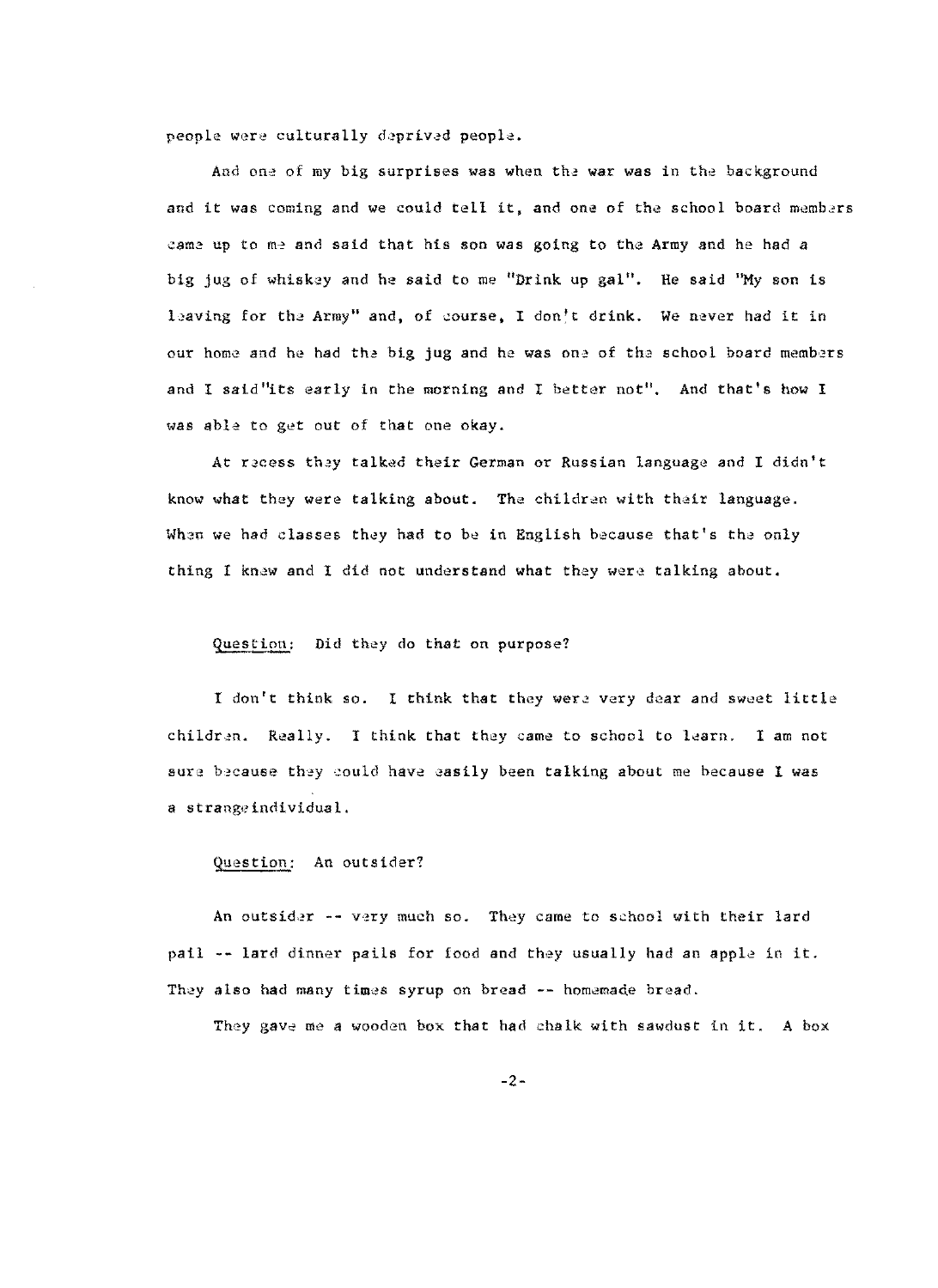that had alot of chalk in it. I have no idea how many it would have in the box but they were wooden boxes. And the sawdust kept them from breaking. They told me that I had to keep that and use it because they were not going to give me any more and it should last me two years.

### Question: Did you have chalkboards?

We had slate boards. I rode with another lady that taught at Schoenchen and sometimes she could not always go to school so I had to sometimes get out there some way and sometimes I had to walk home and I would have to walk, The little children would say to me "Well, my Daddy and Mother wouldn't pick you up'because they thought I was *a*  gypsy. When I was stuck out there, thera was no way that I could get a ride.

#### Question: How far would you have to walk?

Well, usually about six to seven miles into Hays, Kansas. And I remember that there was a wreck and nobody stopped for the person that needed help and I think they were deathly afraid of foreign people in Ellis County. They were scared to death of them.

We had a County Superintendent of the schools and he could come to visit. He wouldn't stay very long and I usually would ask him to give .:omments of the day of what he was interested in and that used the time up and he would look around and say I was doing okay or the floor needed sw2eping or something.

I have a little book here that I found at the Thrift Shop the other

-3-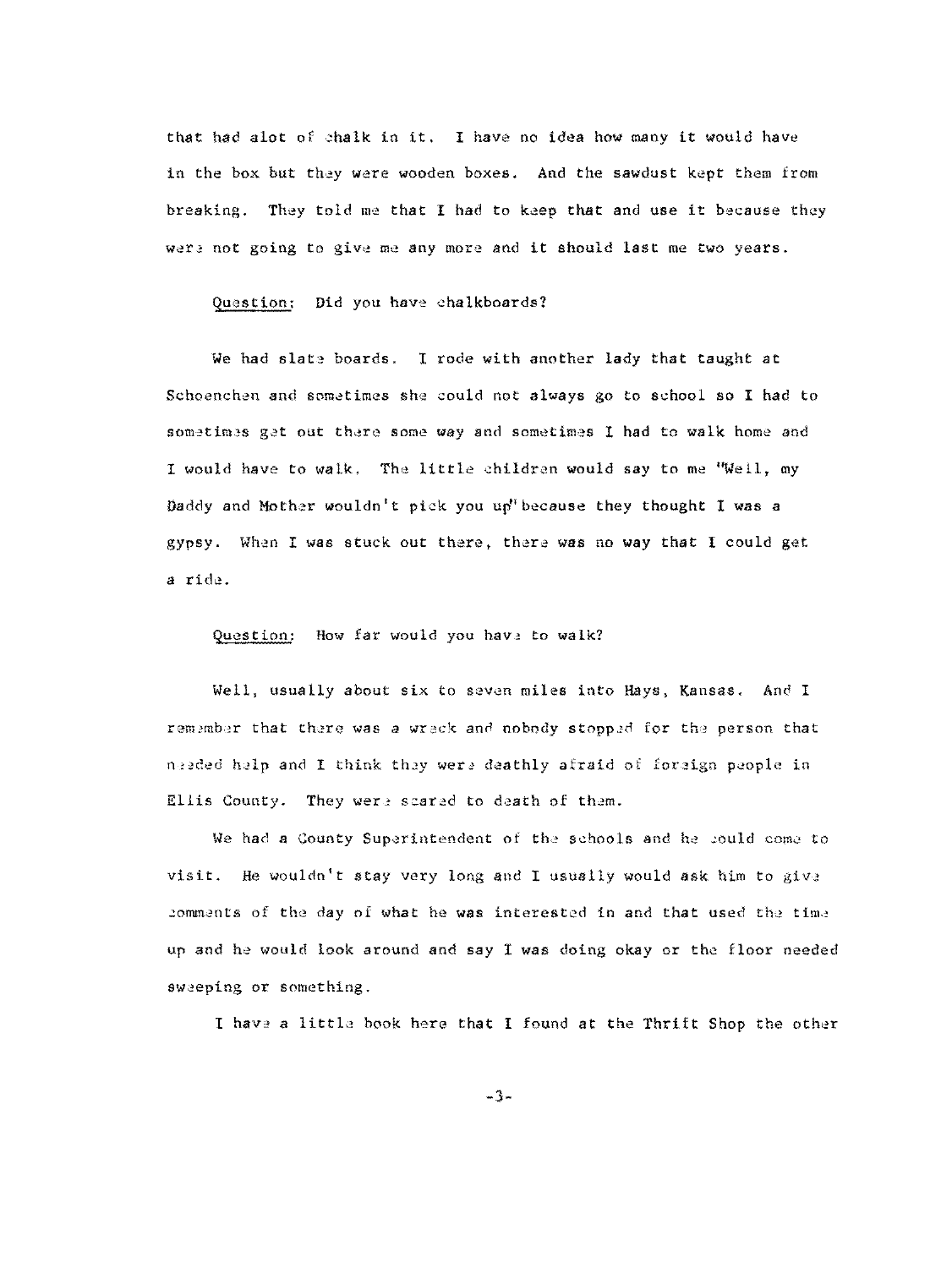day. It is one of the books that I taught. I taught all grades. And it's called Mac and Mulf.

Question: It's kind of like Spot and Jane?

Yes. I was so amused when I saw that and I paid 25¢ for it down at the Thrift Shop last week since I knew that you were to 20ma.

Question: And you used that one?

Yes. I used that one. Is there something else you would like to ask?

Question: Okay. What subjects did you teach?

I taught reading and writing and arithmeti;. They did not like me to teach anything like geography because it wasn't very interesting to them. And we had no piano, no graphophone, anything of that nature to use. We tried to sing little songs without any help. They did not have any background for nursery rhymes, folklore. It was strictly what was all in the book.

Question: Did you use alot of recitation? They would memorize?

We didn't do alot of memorizing but I would have them some up. I had never taught in a country school. All my education was in a big town school. Not a big town school, but a town school. I never was inside a ,ountry school til I started to teach one, so I just sort of patterned my thinking on what I had to do from past experiences such as having a child come up and sit in a little chair and I would bend over and be with

-4-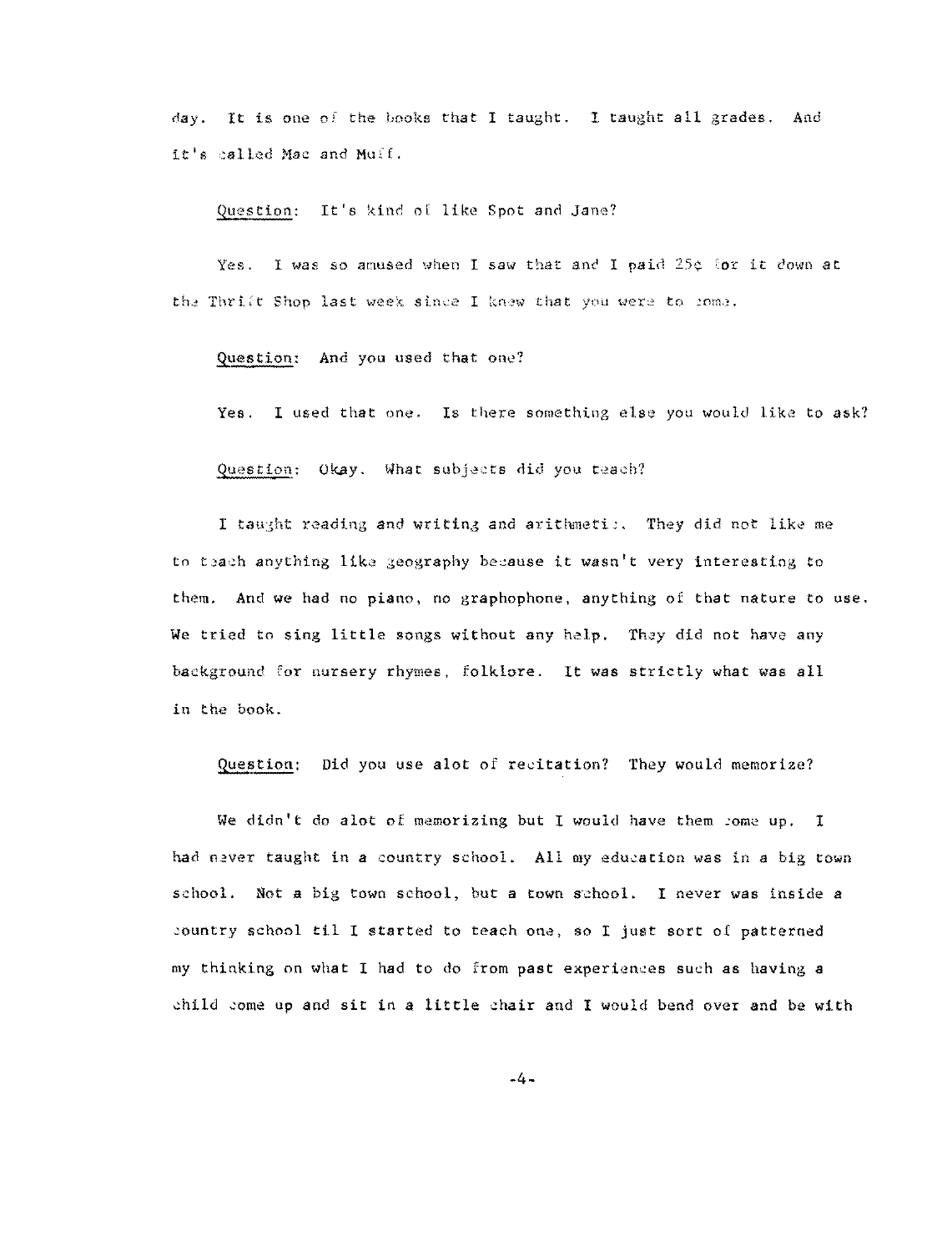him and we would visit together and I would be with him so it was on a  $one-to-one$  basis many times. I had all grades and the discipline was.....

#### Question: Kindergarden?

No, first grade. I think that this particular school had four little precious boys and one little girl. I remember so well the little girl. Her :lothes were clean but the buttons on each one was a different button because they didn't match and I remember that so well. They wanted to look respectable and they tried very hard. There was no discipline problem.

Question: What would you do for discipline? Do you remember?

I don't remember that I had any. They just got their lessons and they really did try very hard.

### Question: How much schooling did you have in order to teach? What did they require here?

At that time I had a life certificate. And I had more than most people. I went up to the County Courtroom where they keep records of the land and everything. They do have my record. We looked it up. It's on file who was the school board and the year and the salary and I had a life certificate. Many of them Just got right out of high school and taught.

#### Question: Where did you stay while teaching?

Well. I was married and I had two children at that time. When Christmas came we couldn't get anybody to be Santa Claus but the Chamber of Commerce

 $-5-$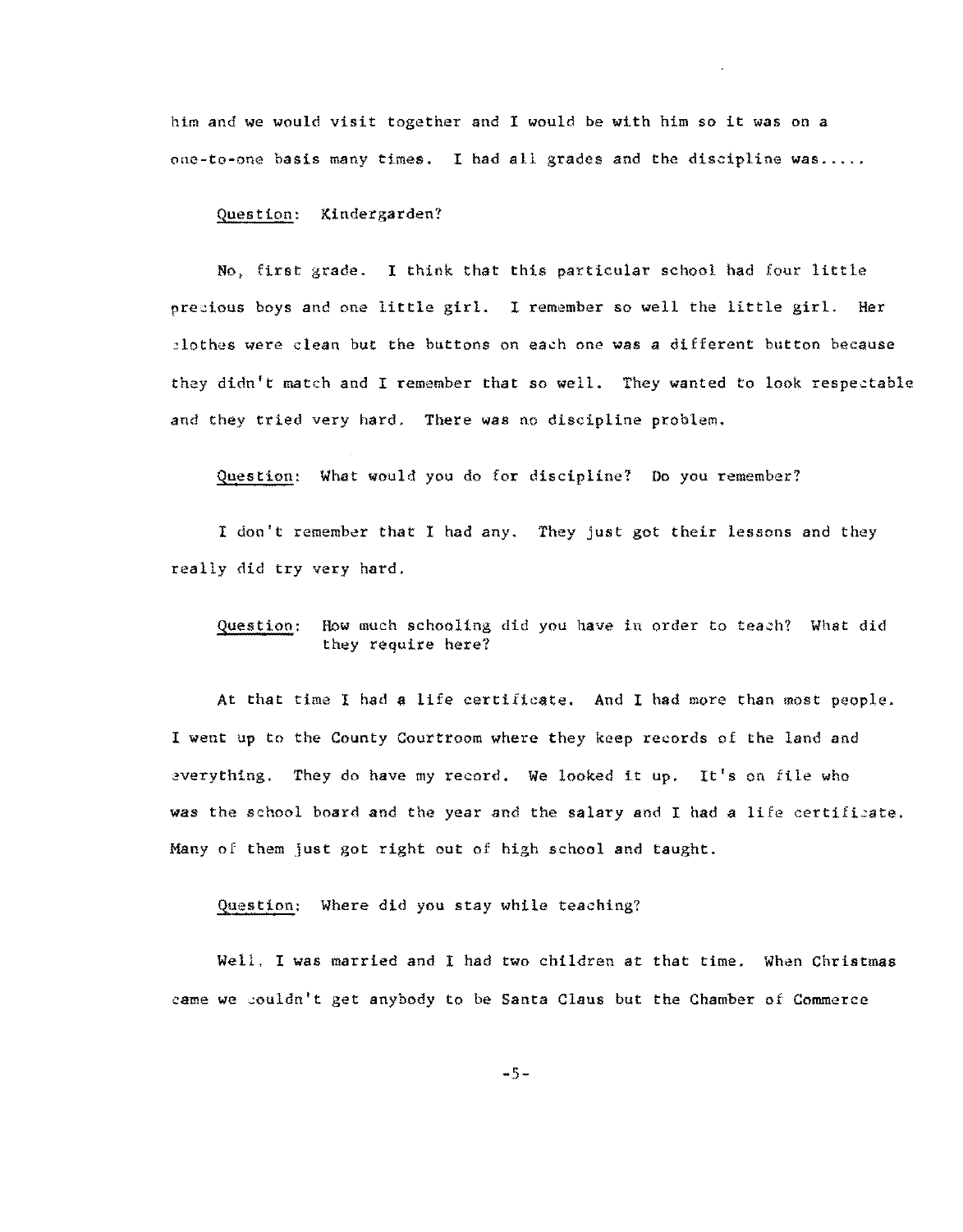gave me a lovely suit to use that night of the school programs. I don't remember who dressed up as Santa Claus but my two kids went down and they were small children, and my husband, and we had a nice little Christmas program.

Question: These were how many students -- five?

No. There must have been about fifteen children. I remember two children in the 8th grade and they were bigger than I was,

Question: Physically, you mean?

Yes.

## Question: Can you describe the school day? Just basically what y0u did.

I'm a great believer that you should say the Flag Sauute. I know that they don't practice that in Ellis County because I have done some substitute teaching after I stopped teaching. I did teach at Lincoln School here for many years. Then I did substitute teaching. I started the day with the Flag Salute and then I would take the roll afterwards and discuss who was absent. I have this great belief that reading was terribly important so I hit that real hard. We would have arithmetic and arithmetic was very easy for these children because they understood that arithmetic meant money and they were very careful with it. They were good at it. In reading, no. They were very poor in reading. They saw no correlation there.

Question; It wasn't practical enough?

-6-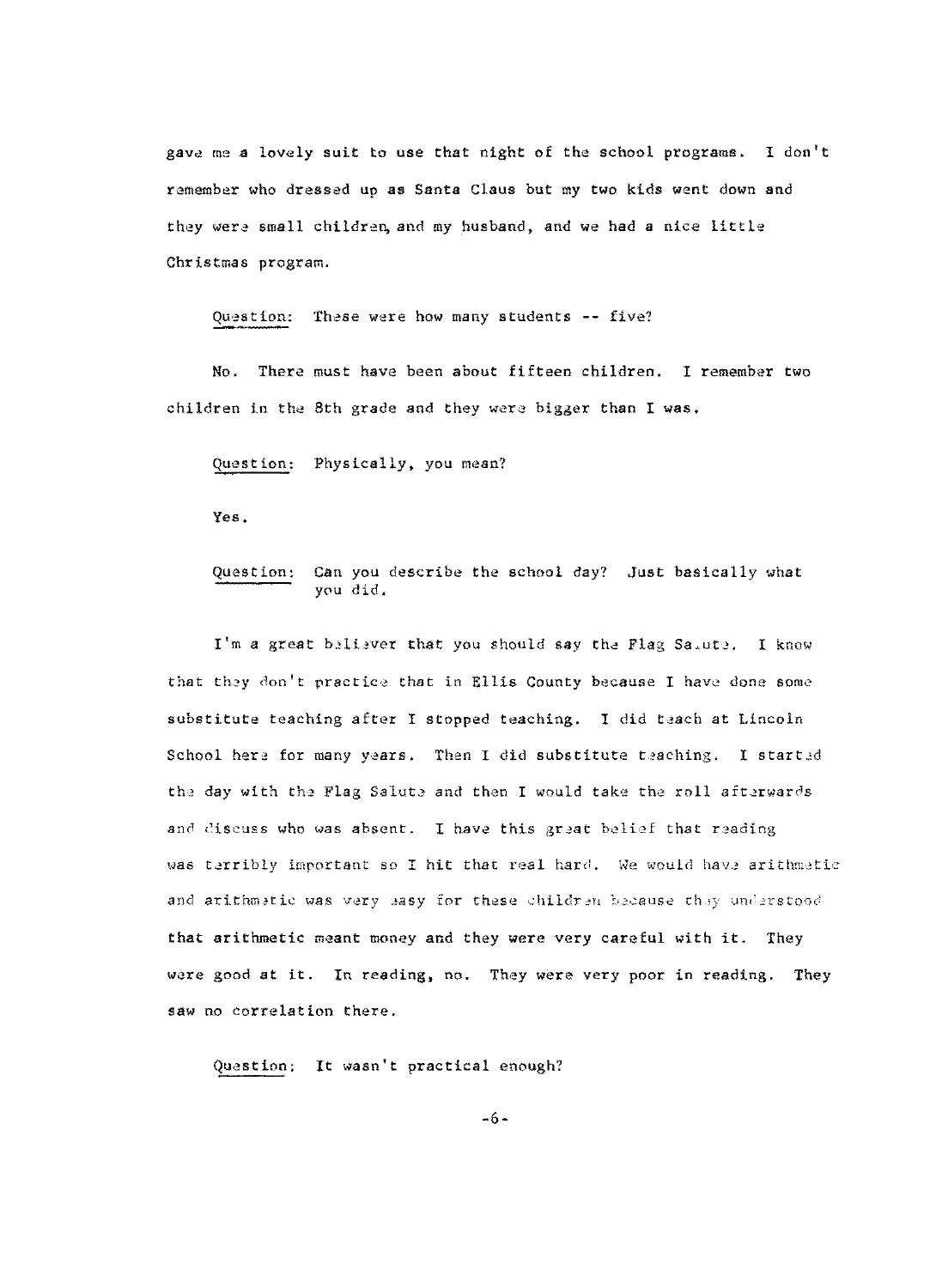No, it wasn't practical. But they understood that if you wanted things you had to have money. You better salt it away or get it some way. And then writing, of course. 1 always tried to read to my children which I guess was unheard of. I always tried to read some fairy tales to them. I think that at that time I may have read Laura Ingall Wilder books to them. So  $I'$ d read 30 minutes to them right after dinner so that they could enjoy these stories.

#### Question: What were the hours?

I think we started at  $9:00$  and got out at  $4:00$ . We had, I think, a break of 15 minutes recess in the morning and 15 minute recess in the afternoon and we were supposed to have a whole hour for dinner which was very long and we had alot of games and competition.

Question: They brought their lunches?

Yes, that's right.

Question; What was the usual age a child began school?

I suppose six years old or maybe five because when I stop to think about it I think maybe they could go clear to December if they were five years old. Some were very young and immature. Very young and precious.

Question: Age made a difference. It wasn't anything to do with if the child wasn't developed enough? They just went when it was time agewise?

Yes.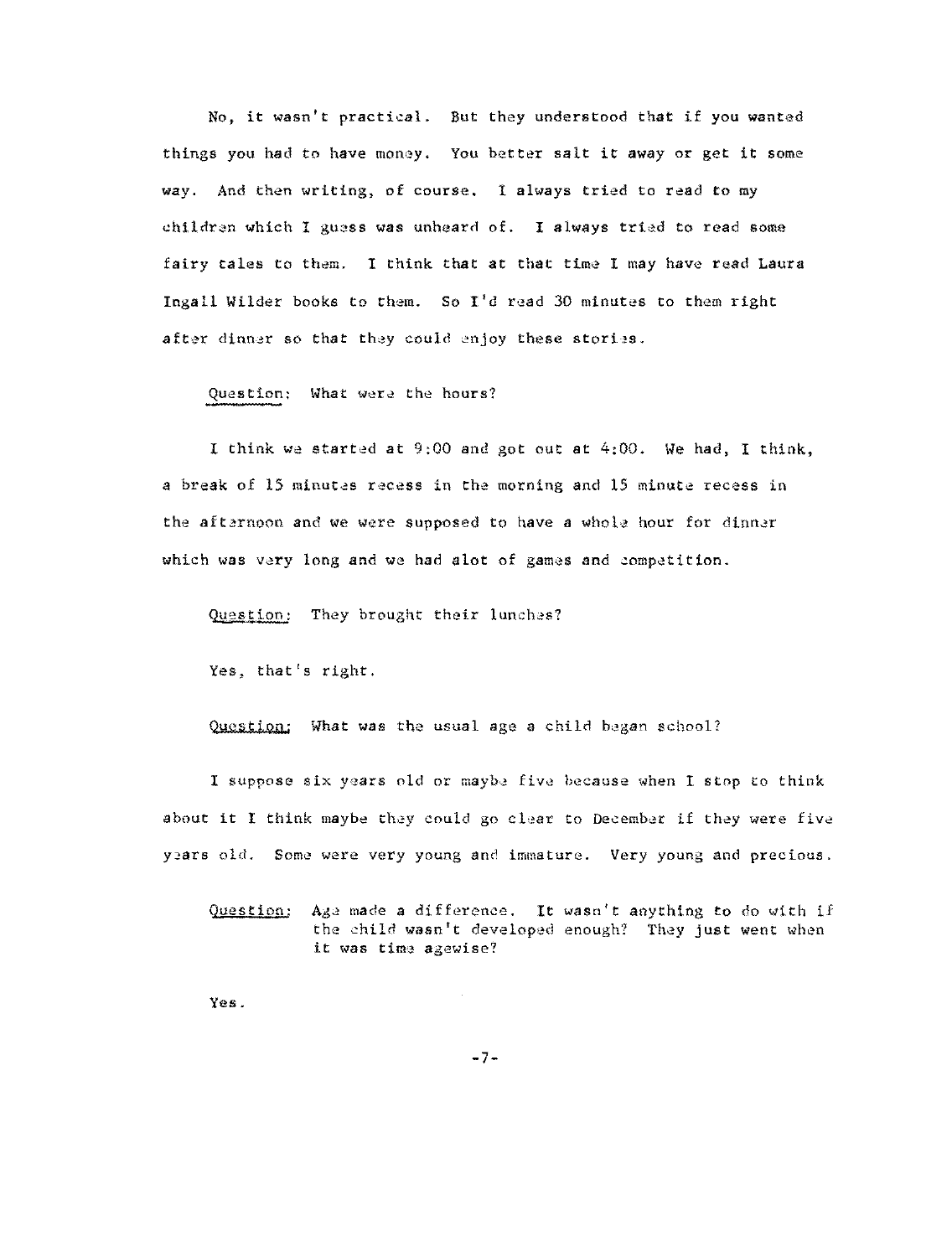Question: What was the length of the school year?

**I believa it was eight months.** 

Question: Was the school for all children or only for the landowners or taxpayers children?

I would say that most of the people owned their own land there. Or they rented the land.

Question: I'm not sure if this applies. If all children came to school, how were the children of transit workers treated?

It does not apply.

Question: Was the school house used for community social activities **as well?** 

Maybe the election year possibly. The rest of it, no.

Question: Do you know how the school was financed?

Well, sure, It was taxes. People were taxed.

Question: How were teachers expected to conduct themselves in the **community?** 

Well, very properly. In my case there was.....

Question: They didn't like being married?

Yes, right. I don't think they were against drinking and they had their wedding dances in the community. I think they were very liberal. I don't think they particularly liked anyone smoking but 1 didn't smoke or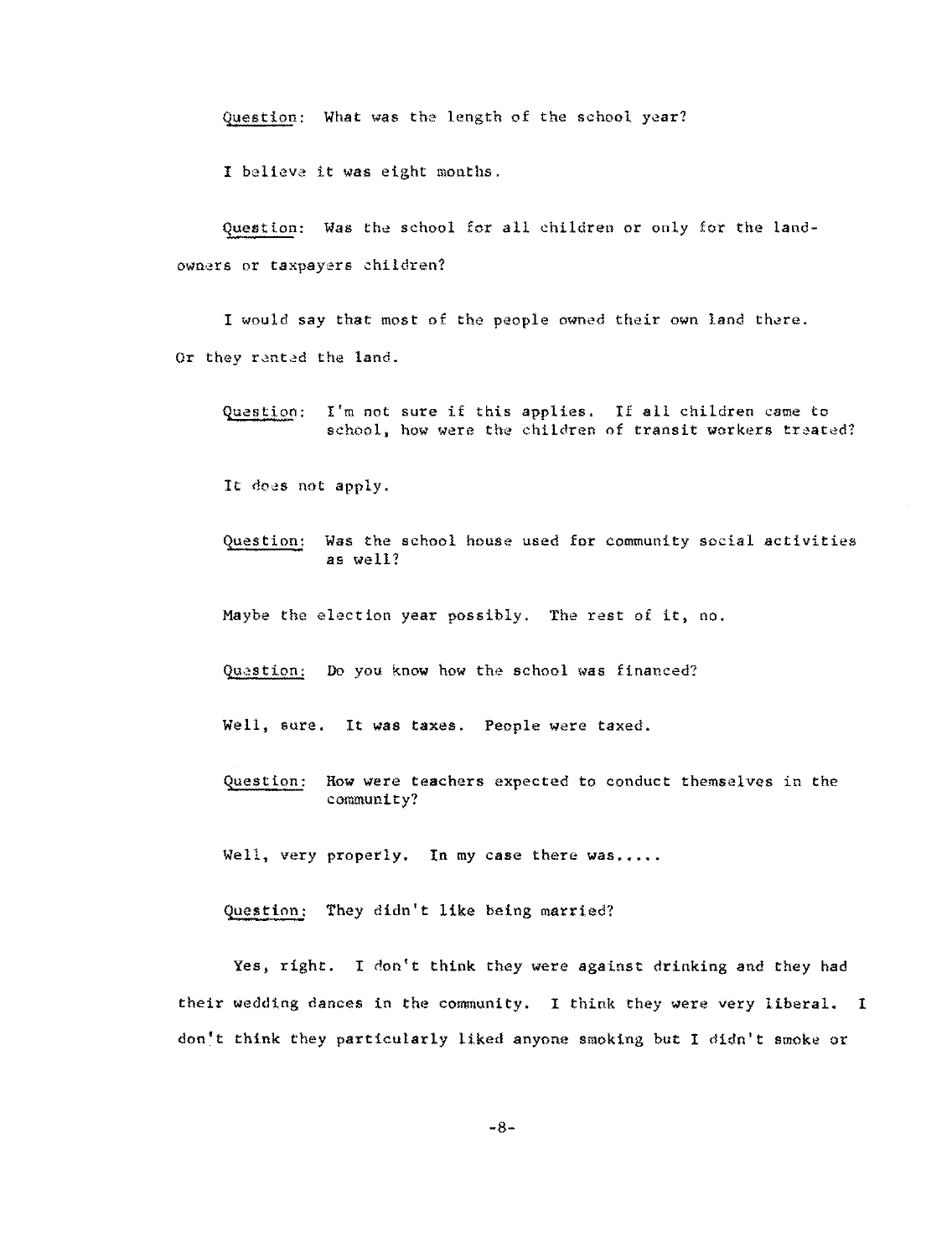drink so I had no problem there.

Question: Basically you could do anything you wanted to do? You could go to the show. Did they have shows here?

Well, yes, come to think of it. You could go see Tom Mix or some of the cowboys.

Question: Was there a problem with teacher turnovers?

No, not at that time because jobs were very hard to find and wages were low and people were wanting desperately a job. But as the war clouds started to come into the horizon it meant that there was going to be jobs and people were not so concerned about finding a job. Especially teaching school because they could do better other places later on. But before that salaries were very poor. Some men taught for \$45 a month during the depression days but this is not during the depression.

Question: Who hired and fired the teachers?

Well, they had three men that were all related. I think they were all three brothers and if one of the brothers wasn't completely satisfied then, of course, the teacher got fired.

Question: Was that the school board?

Yes, that was the school board.

Question: What were some of the physical problems of the building?

Heating. We would go out and get our sunflowers and stalks and we would stuff them underneath something to keep them dry and we would need

 $-9-$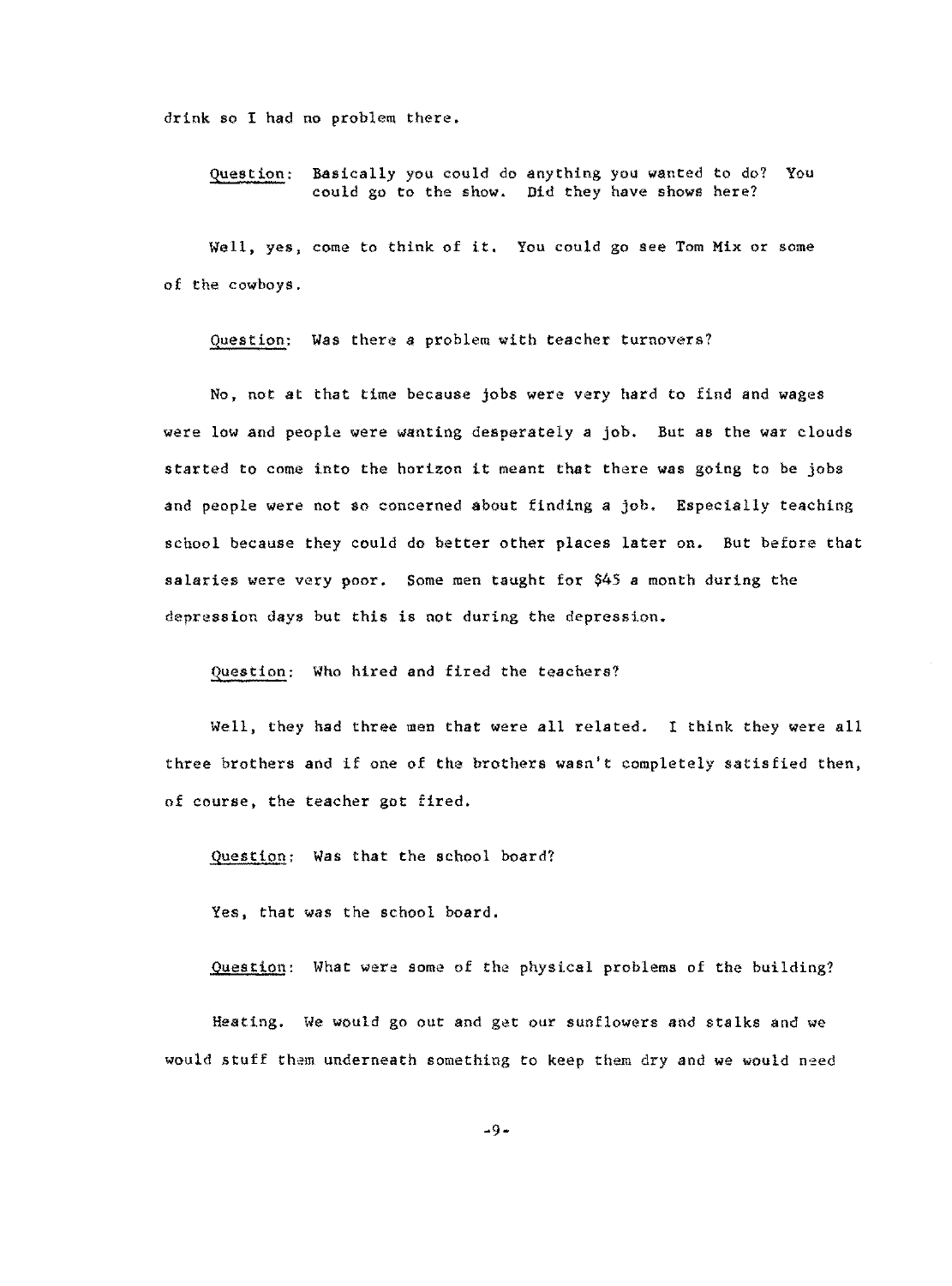them on cold, wet days. And the kids and I would go out in the ditches for the sunflowers and stalks. And the other physical thing was there was no water so I had to have a cream can full of water for the children and it was heavy and I had no assistance to get it in and out of the car that I rode in.

Question: You brought this water from Hays?

Yes. We didn't have any ration on water. The kids could have *a*  drink of water any time. I was told that other teachers in the area would only allow one cup a day. There was no problem with the outside toilets. They were separate, I remember that. They kept the school clean. That was one thing that was very important.

Question: Was that basically up to you to do the cleaning?

Oh yes. I had to do the sweeping and the dusting and keep things in place and take care of the ashes.

Question: Did you have desks?

Yes, we did. And they were nailed to the floor.

Question: What special events happened at the school?

Well, mainly there was Christmas. A child was given a little piece *to* say and we tried to include evaryone to have a little piece and we tried to see whether or not anyone would come forward to play the banjo or the violin or something to help us. So it was all strictly up to me whether it was good or bad.

 $-0 -$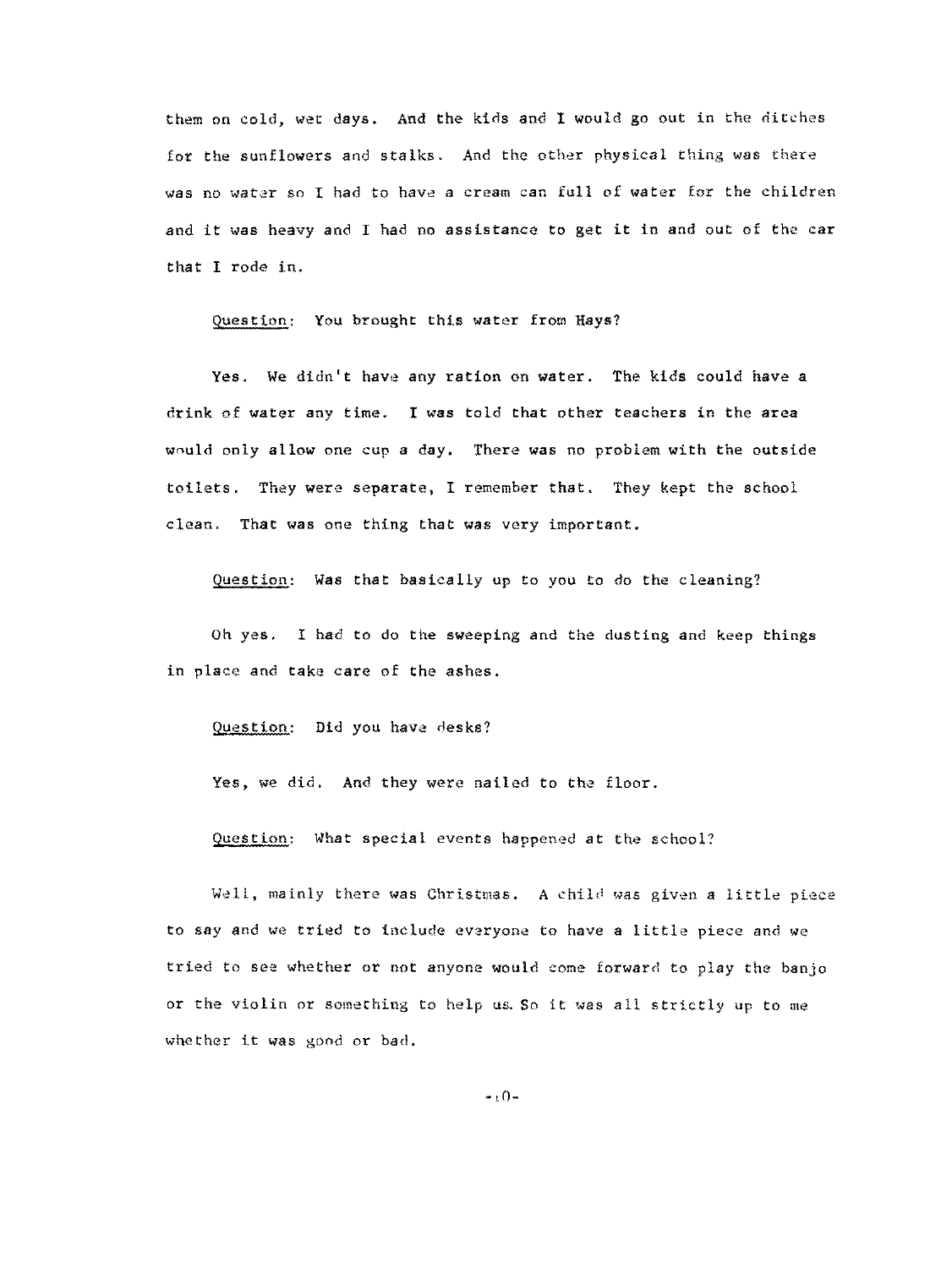Question: Was there any different religions -- the Catholic? The Catholics were cominate?

Yes, very much so. They were very superstitious about other people that weren't Catholic.

Question: What was the schoolhouse built of?

Wood. It was wood and it was a nice design. They had several windows and whoever helped them with it was good. It was nicely done. It was a nice building.

Question: Was it owned by anybody specifically?

Before? That I don't know the history of.

Question: Did more than one teacher work at the school?

No.

Question: Was there a principal?

No. Our principal was our county superintendent. He would come, or was supposed to, at least once a year and we would talk about the ballgames.

Question: Did you have organized sports activities?

Oh, the kids would have certain games they would like to play.

Question: Did you have any competition with another school?

No, we didn't. I think that came later.

Question: The ages of the children. You said they started at six. About when did they get out?

-11-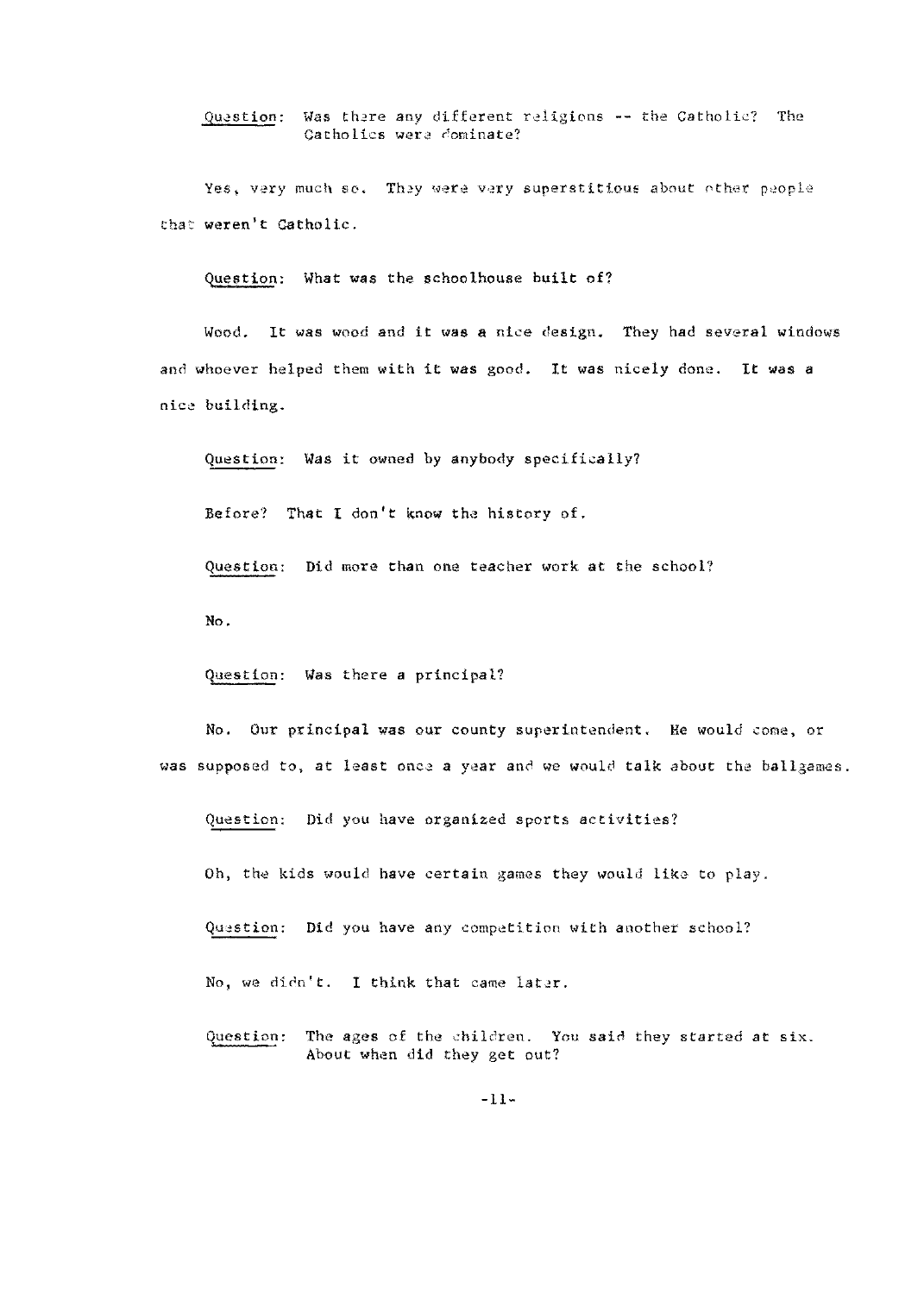When they got their diploma which was sixteen. Some of them went to high school. Some didn't. Some of them got married.

Question: Do you know the greatest distance travelled by any student?

Oh, I imagine Hays. About eight miles. I taught in one school where the children had never been in Hays but that's a different school.

Question: How did most of the students get there?

Well, they had nice cars because they had this oil income.

Question: What system of evaluation was used?

I think the county superintendent was eager to see what was going on and he had to put his name on a little piece of paper that he bad been there, I think that was the important thing. And we didn't have any big fights or anything happen to take any position on. He wasn't a very good referee, I don't think, it we did have some difference of opinion, but we didn't:.

Question: Did the community raise money for equipment?

No.

Question: What was the size of the school library? You said none? None. Absolutely nothing.

Question: Just the books that you brought?

 $\overline{\phantom{a}}$ 

I brought or the shild brought with him and our first textbooks.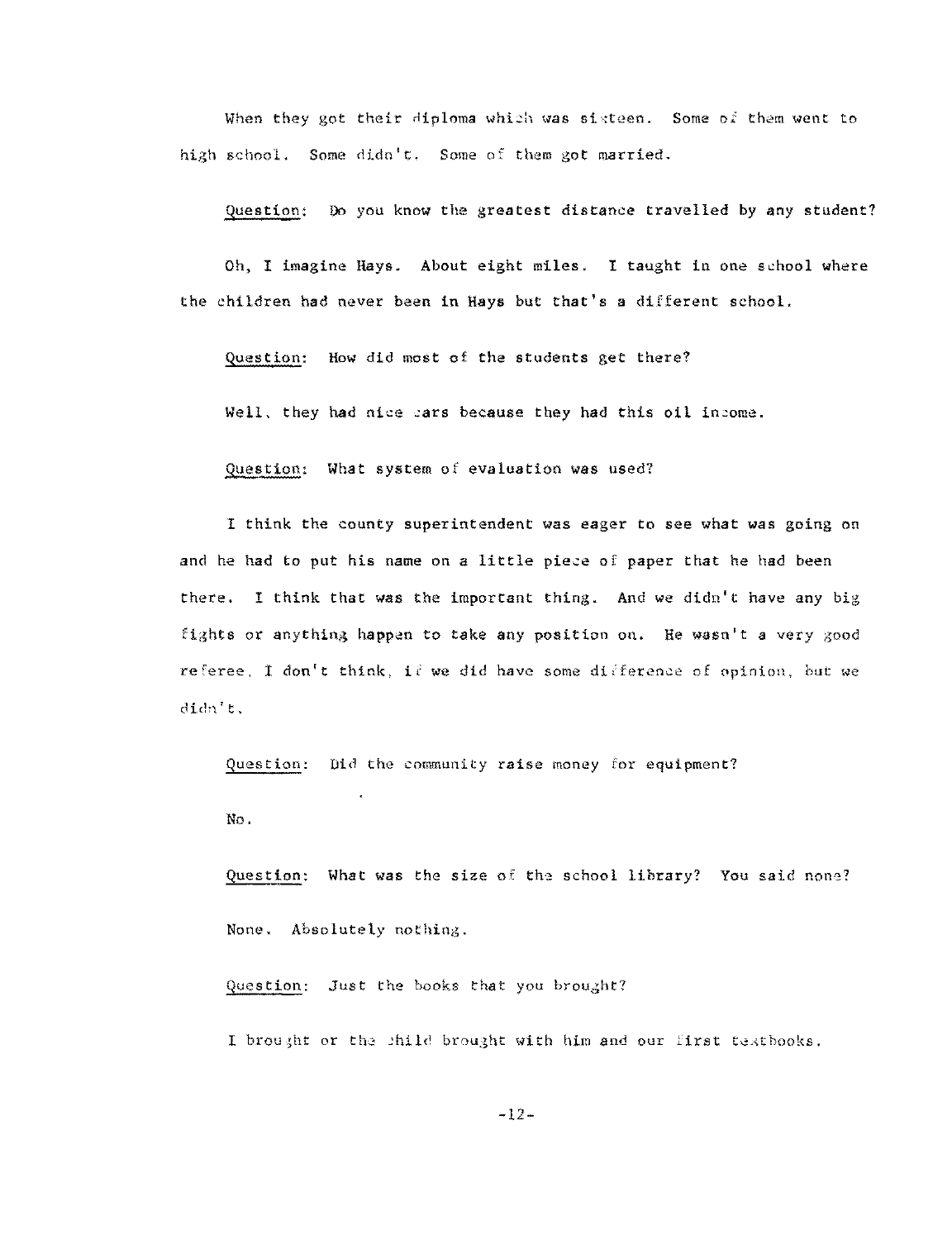Question: And you brought those?

No, they bought them in those days.

Question: Are there any traditions that are peculiar to your partioular schoolhouse?

No, The schoolhouse is no longer there. lt was sold and it's a private home. Dwelling for someone.

Question: You might not know this. How did the female teachers handle discipline problems as compared to male teachers?

Well, I did see one teacher one time later. The teacher had used the ruler on the child's hands and he had them stuck out like that and she gave him a good whack on the hands. Palms down and whacked him on the knuckles.

Question: Do you know if that was common?

Evidently it was.

Question: But you didn't do that?

I didn't do it.

Question: Good. Were there any physical changes to the schoolhouse **during the years of use?** 

No.

Question: Was there a water well near the school?

No. There was no water well. None near.

-13-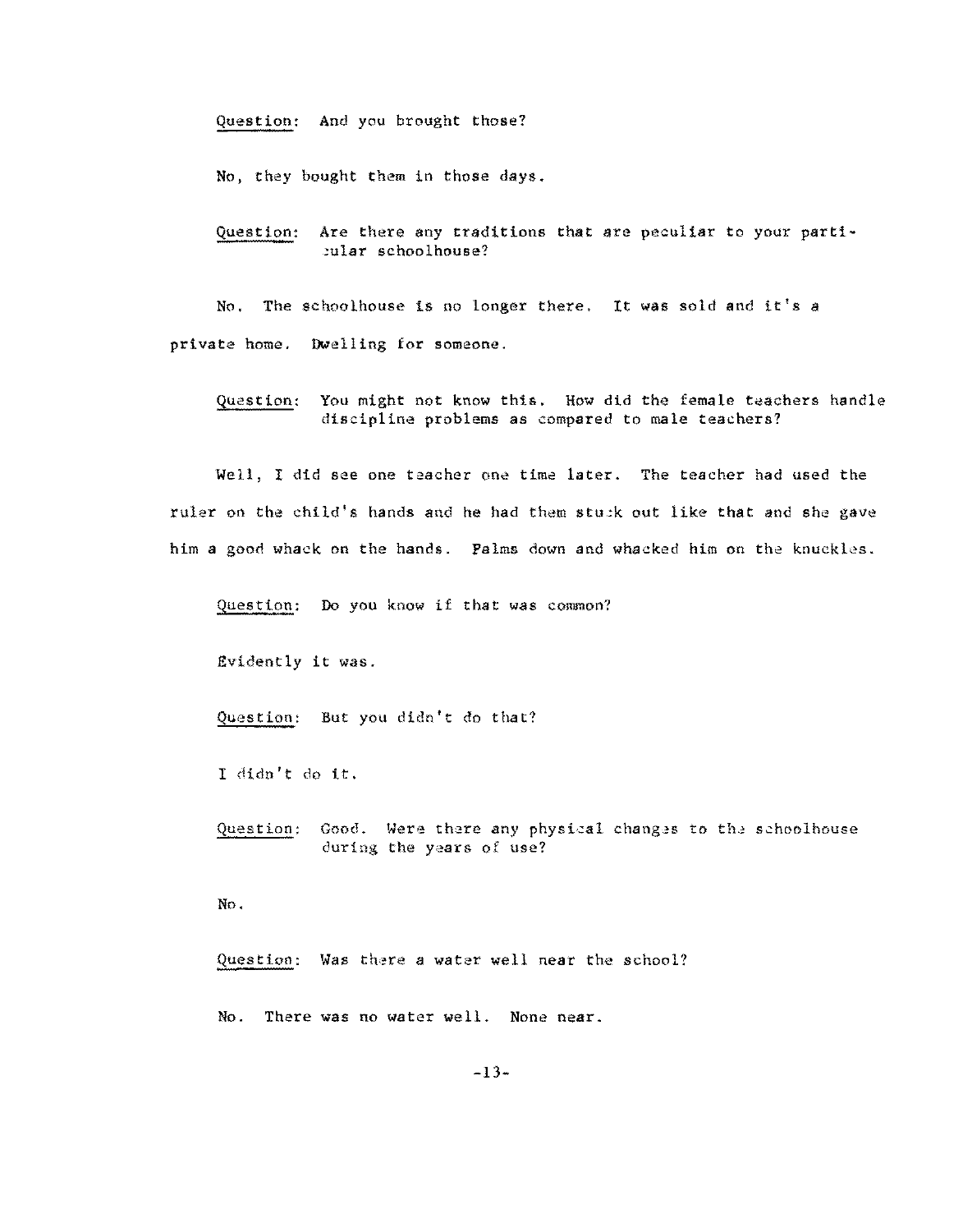Question: Do you know when the school opened and when it closed down? Year-wise?

That I don't really know. But the building has long disappeared.

Question: Can you tell me this? What type of occupations did some of the students eventually take up?

Well, generally working for someone. Farm people. They always  $i$ arm. Most people had farms and some of them had oil income.

Question: The majority of the students were a particular religion and nationality  $--$  I guess probably German Catholic, right?

Yes.

Question: **Do** you know why the school closed?

That I don't know. I think there was a law that came in that they had a choice to bus the children and change to Hays. There was a time when the schools were closing.

Question: You described the text. Did you have to study each night for your lessons the next **day?** 

I didn't because it was very elementary and I took it very slow and didn't push.

Question: I think I've been through most of this. Teaching aids? What were teaching aids that were made available? You said there really wasn't any.

No. I can't even remamber if they had a clock in the school. I doubt they did.

 $-14-$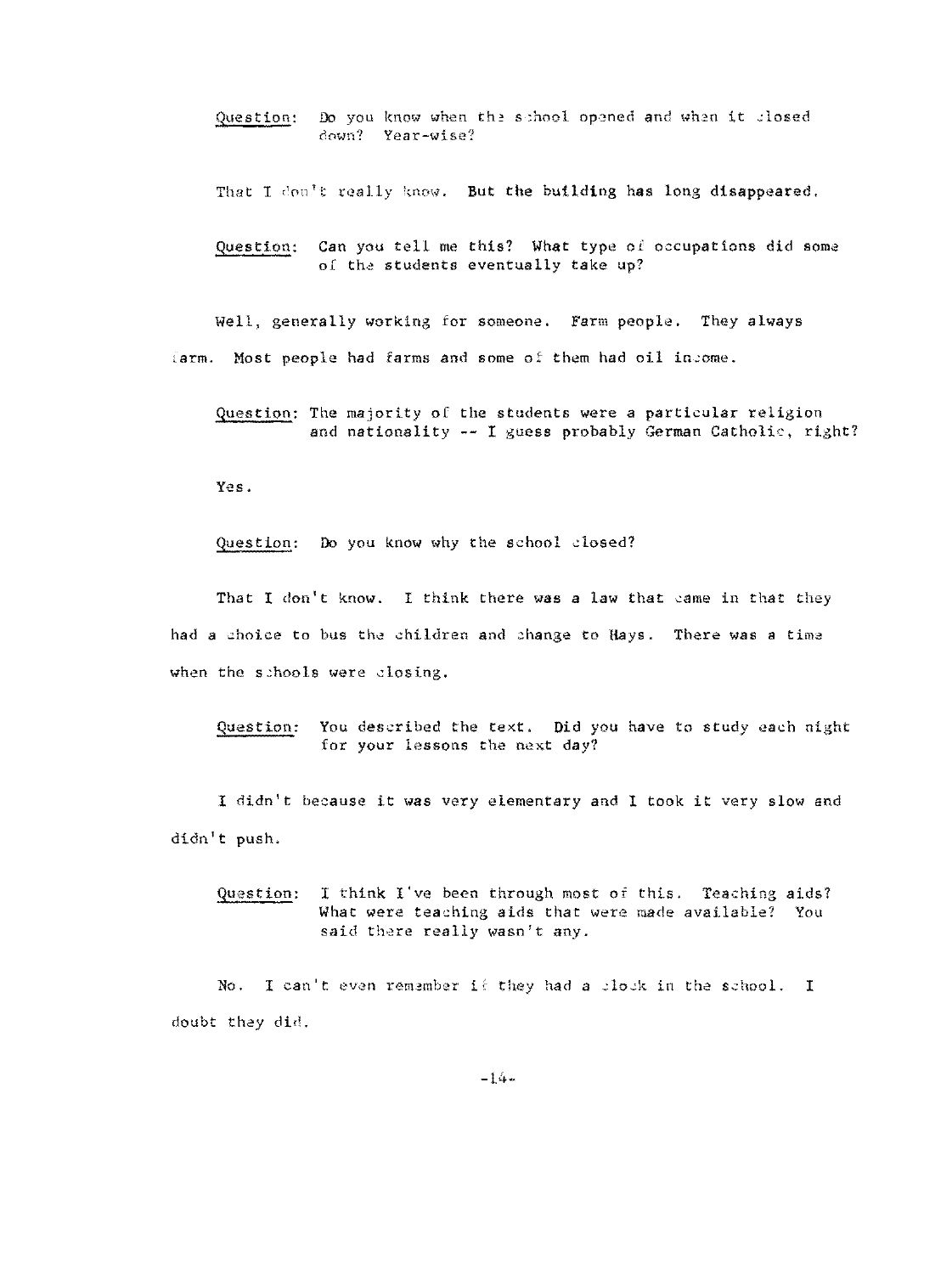#### Question: The amount of different :lasses given at one time. Did you have your classes divided up and were teaching.....

You had to. Many times I couldn't teach English only maybe twice a week be,ause I had to use my period for 4th grade and the next day it had to be for the 8th grade English. Arithmetic would be the same thing. You :ouldn't get to every class because that was impossible.

There was no shrubbery around the building. I remember that. It was very stark but they didn't have any shrubbery around their own homes.

Question; Yeah, there's not much out here as far as.....

Well, they didn't plant any trees or bushes or anything.

Question: Who governed the school?

That was the three brothers. They may not have been brothers but in all probability they were. They had the same last name.

Question: What teaching methods were used? That's basically answered. How big of an area did the school serve?

I don't know. I really don't know that part. The school was  $7<sub>2</sub>$  miles south and I don't think there was any school from there to Schoenchen. Alot of kids went to a little village by the name of Schoenchen. And there was Munjor. And then there was Loretta and Pfeifer and all these little towns. There was also a little sehool that was one mile west and I can't think of the name of it. It was in operation a little while too but I'm not sure whether it was a church school or a public school.

-15-